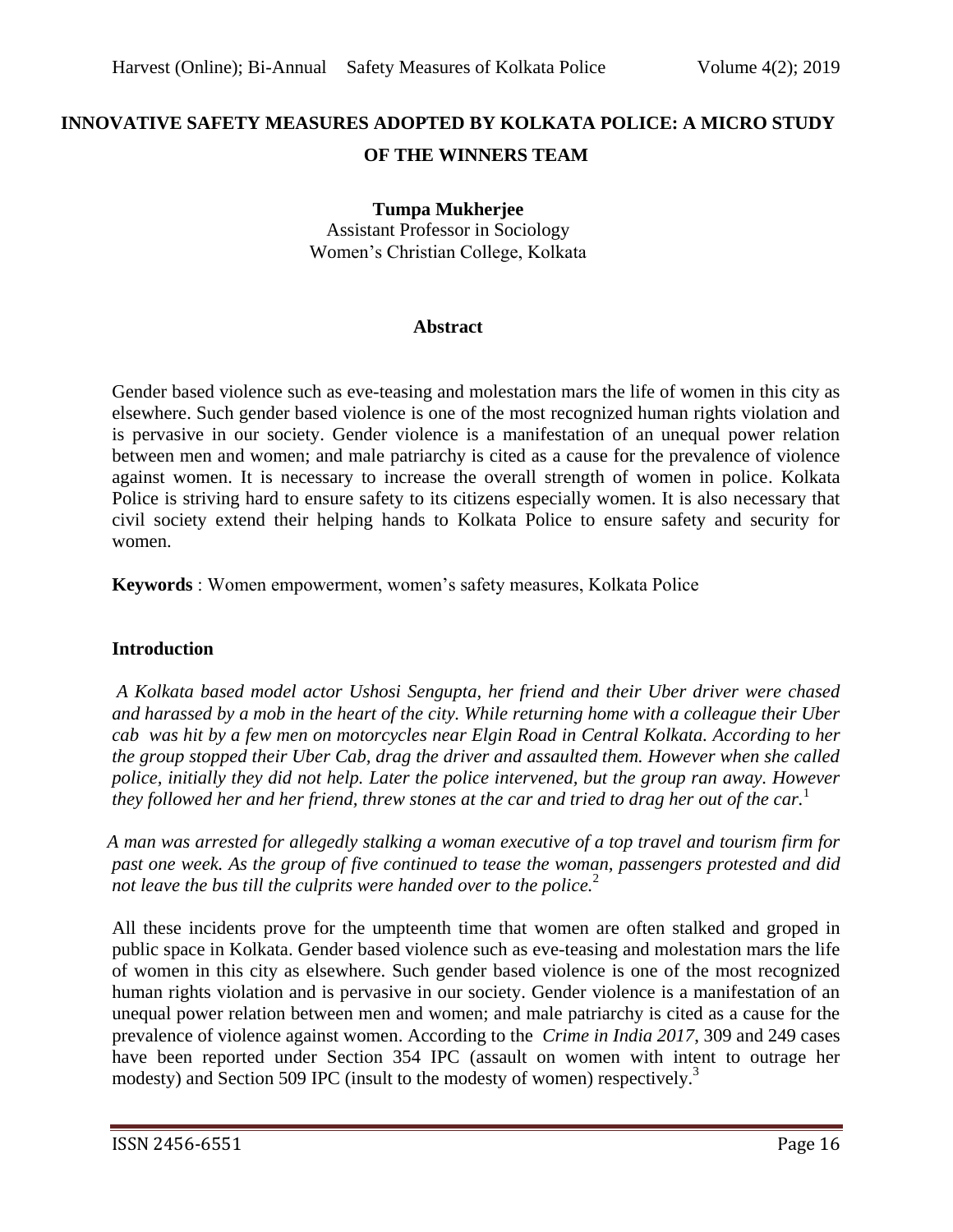**Research Methodology** : A micro study of the civil society was conducted by the author in Kolkata to find out level of occurrence and methods of combating such crimes. An empirical survey was conducted, partly on-line and partly manual by following a snowball sampling method. The total sample size was 50 (fifty). Further the author discusses the All Women's Patrolling Unit of Kolkata Police - The Winners Team and its work to ensure safety and security of citizens of Kolkata. An empirical survey was conducted on 24 women police personnel of The Winners Team on  $19<sup>th</sup>$ ,  $20<sup>th</sup>$  and  $21<sup>st</sup>$  October 2019 with the help of an open-ended questionnaire by following purposive sampling. A focused group discussion was held with the officers of the rank of sub-inspector in the Winners Team.

The results of the findings of the micro-study on members of civil society are as follows:

| <b>Age Group</b> | No. of respondents | Percentage (hence forth %) |  |  |  |
|------------------|--------------------|----------------------------|--|--|--|
| Less than 20     |                    |                            |  |  |  |
| 20-29            |                    | 12                         |  |  |  |
| $30-39$          |                    | 30                         |  |  |  |
| $40-49$          | 19                 | 38                         |  |  |  |
| $50-59$          |                    |                            |  |  |  |
| $60-69$          |                    |                            |  |  |  |
| 70 and above     |                    |                            |  |  |  |

# **Table 1.0 : Age of the respondents**

**N=50**

 From the above table it can be interpreted that in the present survey 38 % and 30% respondents belong to the age groups 40-49 years and 30-39 years respectively. Thus it can be interpreted that since majority of women are above thirty years of age they have considerable experiences on issues of street crime.

| <b>Religion</b>          | No. of respondents | $\frac{6}{9}$ |  |  |
|--------------------------|--------------------|---------------|--|--|
| Hinduism                 | 4.                 | 82            |  |  |
| Islam                    |                    |               |  |  |
| Humanity                 |                    |               |  |  |
| Spiritual, not religious |                    |               |  |  |

 **Table 1.1 : Religion of the respondents**

**N= 50**

From the above table it can be interpreted that in the present study 82% respondents are Hindus.

| Table 1.2 : Educational Qualification of the respondents |  |
|----------------------------------------------------------|--|
|                                                          |  |

| <b>Educational Qualification</b> | <b>No. of Respondents</b> | $\frac{6}{9}$ |
|----------------------------------|---------------------------|---------------|
| Graduates                        | 10                        | 20            |
| <b>Post Graduates</b>            | 16                        | 32            |
| Doctorates                       | 13                        | 26            |
| Class 12 passed                  |                           |               |
| Class 10 passed                  |                           |               |
| Others (Studied till class five) |                           |               |

**N=50**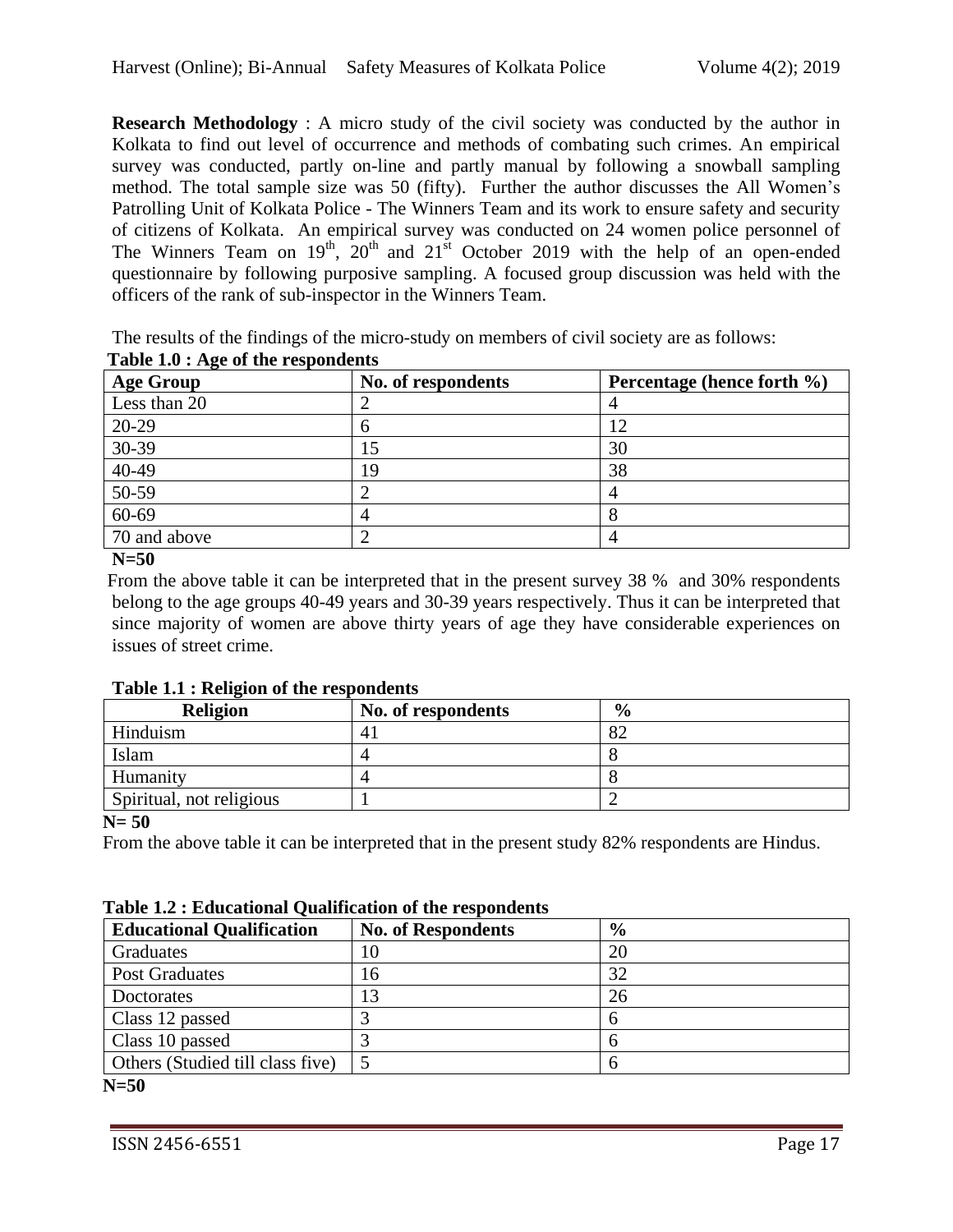From the above table it can be interpreted that 32% and 20 % respondent are post graduates and graduates respectively.

| <b>Marital status</b>    | No. of respondents | $\frac{6}{9}$ |
|--------------------------|--------------------|---------------|
| Married                  | 34                 | 68            |
| Widow                    |                    |               |
| Divorced                 |                    |               |
| Separated                |                    |               |
| <b>Spinisters</b>        | 10                 | 20            |
| Others (not yet married) |                    |               |

### **Table 1.3 : Marital status of the respondents**

### **N=50**

 From the above table it can be interpreted that 68 per cent respondents are married in the present research study.

### **Table 1.4 : Place of living**

| <b>Place of Living</b> | <b>No. of Respondents</b> | $\frac{0}{0}$ |
|------------------------|---------------------------|---------------|
| City                   | 46                        | o٢<br>∼       |
| Town                   |                           |               |
| $V$ illage             |                           |               |

#### **N =50**

According to Table 1.4, 92 % respondents are living in the urban area.

# **Table 1.5: Types of occupation of the respondents**

| <b>Types of occupation</b> | No. of respondents | $\frac{6}{6}$ |
|----------------------------|--------------------|---------------|
| Academics                  | 22                 | 44            |
| Managers                   |                    |               |
| Consultants                |                    |               |
| Social Worker              |                    |               |
| Caregivers                 |                    | 10            |
| <b>Beauticians</b>         | n                  | 12            |
| Self Employed              |                    |               |
| Service                    |                    | 14            |

**N=50**

 According to Table 1.5, 44 % respondents are in the academic world. (Of the respondents two of were house wives, two were retired and one student).

| TWOTO THO I THIRD WAS THOUGHTO OF WHO I COD ON WORLD<br><b>Annual Income of the</b><br>$\frac{6}{6}$<br><b>No. of Respondents</b> |  |    |  |  |  |  |
|-----------------------------------------------------------------------------------------------------------------------------------|--|----|--|--|--|--|
| respondents                                                                                                                       |  |    |  |  |  |  |
| Less than a lakh                                                                                                                  |  | 20 |  |  |  |  |
| $1-5$ lakhs                                                                                                                       |  | 18 |  |  |  |  |
| 6-10 lakhs                                                                                                                        |  | 26 |  |  |  |  |
| $11-20$ lakhs                                                                                                                     |  |    |  |  |  |  |
| $21-29$                                                                                                                           |  |    |  |  |  |  |

#### **Table 1.6 : Annual Income of the respondents**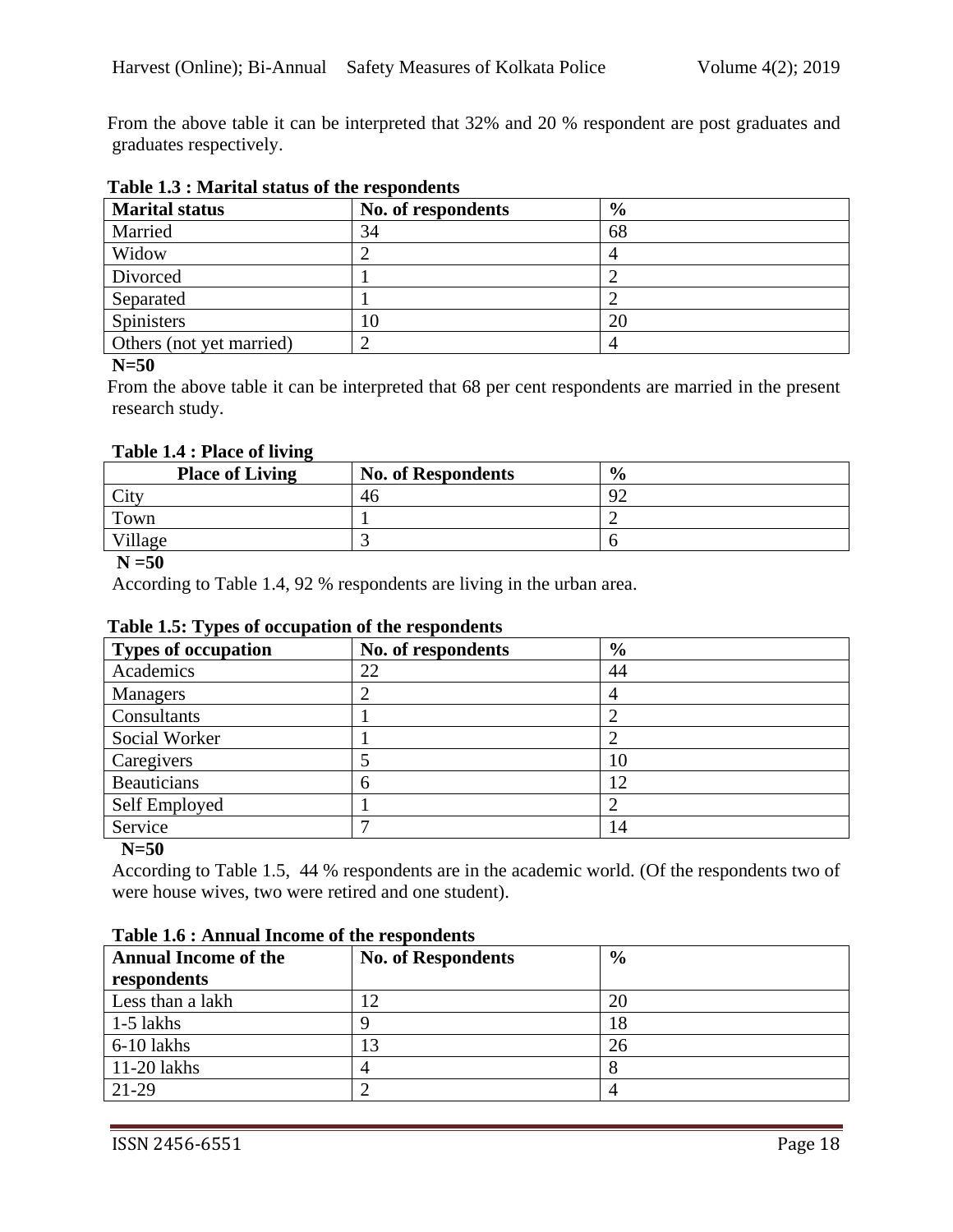| 30 and above         |   | 10 |
|----------------------|---|----|
| <b>Not Disclosed</b> |   |    |
| Don't know           | - |    |

**N=50**

 According to the Table 1.6, 26 % respondents have an annual income ranging from 6-10 lakhs, only 10 % respondents have annual income ranging 30 lakhs and above.

### **Table 1.7 : Place of work of the respondents**

| <b>Place of work</b> | $\frac{6}{9}$ |    |
|----------------------|---------------|----|
| Urban                | 43            | 86 |
| Semi Urban           |               |    |
| Rural                |               |    |

 $N=50$ 

According to Table 1.7, 86 % respondents work in urban areas and only 2 % in rural area.

### **Table 1.8 : Regular mode of communication**

| <b>Mode of Communication</b> | No. of respondents | $\frac{0}{0}$ |
|------------------------------|--------------------|---------------|
| Public transport             | 34                 | 68            |
| Private transport            |                    | 30            |
| <b>Both</b>                  |                    |               |
| $\mathbf{v}$ $\mathbf{v}$    |                    |               |

 $N = 50$ 

 From the above table it can be interpreted that in the present study 68% respondents avail public transport system whereas only 30 per cent use their own private transports.

|  |  | Table 1.9 : Do you return home late night* |  |  |
|--|--|--------------------------------------------|--|--|
|  |  |                                            |  |  |

| Return home late night | No. of respondents | $\frac{6}{9}$ |
|------------------------|--------------------|---------------|
| Yes                    |                    |               |
| N <sub>o</sub>         | 35                 |               |
| Very rarely            | 02                 |               |
| Sometimes              |                    |               |

 $N = 50$ 

\*Late night mean after 12 am till 4 am.

According to the above table 70 per cent respondents do not return late night.

### **Table 1.10 : Feelings when returning home alone at night**

| <b>Feelings while returning</b><br>home | No. of respondents | $\frac{6}{9}$ |
|-----------------------------------------|--------------------|---------------|
| Safe                                    |                    |               |
| Unsafe                                  | 44                 | 88            |
|                                         |                    |               |

**N=50**

 From the above table it can be interpreted that 88 % respondents feel unsafe when they return home at night. Their feelings range from being anxious, nervous, apprehensive, on alert, cautious, awkward and threatened.

# **Table 1.11 : Experience of stalking/ eve-teasing**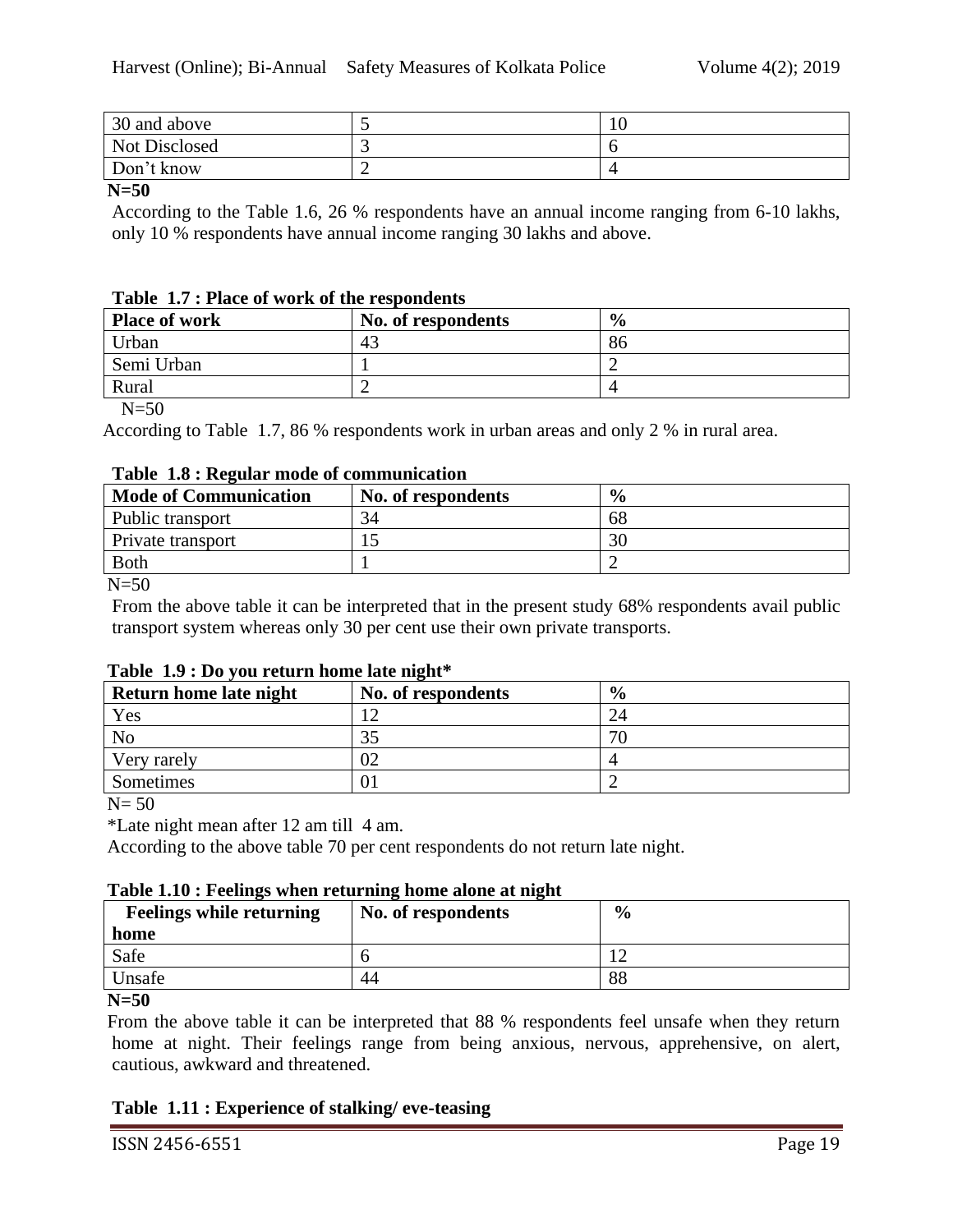| <b>Experience of stalking /eve-</b> | No. of respondents | $\frac{6}{9}$ |
|-------------------------------------|--------------------|---------------|
| teasing                             |                    |               |
| Yes                                 | 30                 | 60            |
| No                                  | 20                 | 40            |

#### **N= 50**

In the present study, 60 % respondents have experienced stalking and eve–teasing.

#### **Table 1.12 : Place of experience of stalking**

| <b>Place of experience of</b> | No. of respondents | $\frac{6}{9}$ |  |  |
|-------------------------------|--------------------|---------------|--|--|
| stalking                      |                    |               |  |  |
| Real world                    | ∠. !               | 46            |  |  |
| Virtual world                 |                    |               |  |  |
| <b>Both</b>                   |                    |               |  |  |

**N=50**

 From Table 1.12, it can be interpreted that 46 % respondents have experienced stalking in real world.

#### **Table 1.13 : Resisting stalking**

| <b>Resisted stalking</b> | No. of respondents | $\frac{6}{9}$ |
|--------------------------|--------------------|---------------|
| Yes                      |                    | 40            |
| No                       | 10                 | 60            |
| $- - - - -$              |                    |               |

#### **N=30**

 From the above table it can be interpreted that 60 % respondents never resisted stalking .The respondents mostly ignore their stalkers. One of the respondents was vocal against the stalker in public space and tried to slap the stalker. Another respondent replied she took a different direction to reach her destination. Around 75% respondents never lodged complained with the police.

#### **Table 1.14 : Knowledge of unarmed combat techniques**

| <b>Knowledge of unarmed</b><br>No. of respondents |    | $\frac{0}{0}$ |
|---------------------------------------------------|----|---------------|
| combat                                            |    |               |
| Yes                                               |    | ZU.           |
| N <sub>o</sub>                                    | 40 | 80            |
|                                                   |    |               |

**N= 50** 

From the above table it can be interpreted that 80% respondents do not have knowledge of any unarmed combat techniques.

#### **Table 1.15 : Use of articles for self-defense**

| Use of articles for self<br>defense | No. of respondents | $\frac{6}{9}$ |
|-------------------------------------|--------------------|---------------|
| Yes                                 | 10                 | ZU.           |
| N <sub>o</sub>                      | 40                 | 80            |

#### **N= 50**

 From Table 1.15, it can be interpreted that 80 % respondents in the present study do not use articles for self defense.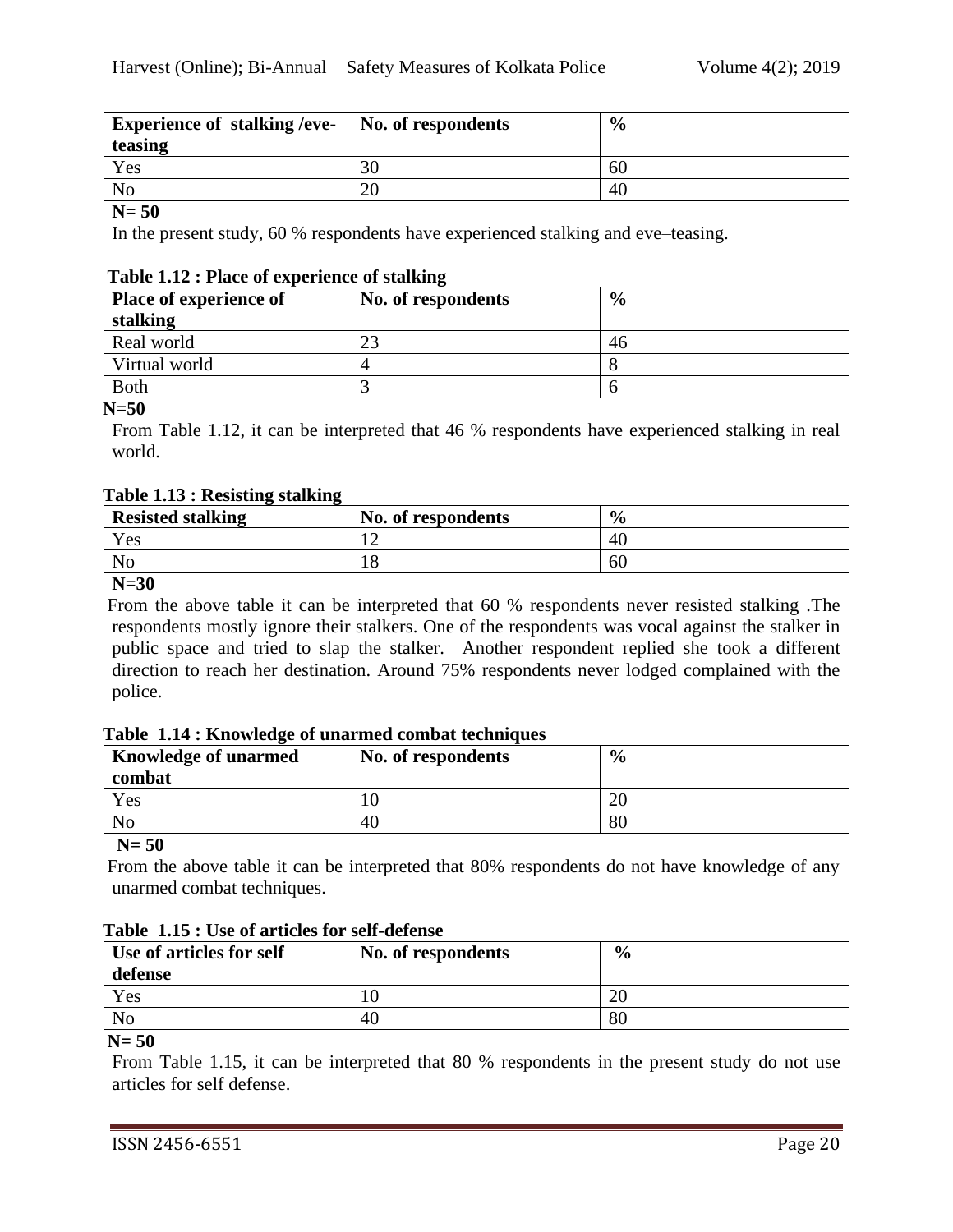Though the sample size is small and cannot be generalized, but this micro study reveals that educated women living in urban area, come from moderately well-off family, have experienced stalking/ eve teasing. But a vast majority of them around 60 % respondents do not resist eveteasing or stalking perhaps because around 80 % of women are not aware of any self defense techniques. Only 20 percent use articles such as pointed hairpins, pepper spray, mobile phones, deo, small knife, nails.

# **Initiatives undertaken by Kolkata Police to ensure safety and security of its citizens**

 To ensure safety and security of the citizens is the first responsibility of any government. Article 1 of the Universal Declaration of Human Rights states that all human beings are born free and equal in dignity and rights.<sup>4</sup> Article 5 of the Universal Declaration of Human Rights states that no one shall be subjected to torture or to cruel, inhuman or degrading treatment or punishment.<sup>5</sup> However even after seven decades of independence women are denied human rights from the womb to the tomb. According to CEDAW, the state parties have the legal obligation to take 'all appropriate measures to modify the social and culture patterns of conduct of men and women, with a view to achieving the elimination of prejudices and customs and all other practices which are based on the idea of the inferiority or the superiority of either of the sexes or on stereotyped roles for men and women'.<sup>6</sup> The Beijing Platform for Action's (1995) critical area of concern on violence against women included integrated measures to prevent and eliminate violence against women, ensure safety by creating policies and programs to protect and support women victims of violence, spread awareness and education.<sup>7</sup>

 To bring a sense of safety and security to women on the streets of Kolkata and a fear of law to the stalkers and rowdies, Kolkata Police have launched an All Women Patrolling Team named The Winners on  $11<sup>th</sup>$  July 2018.<sup>8</sup> They have been involved in patrolling the roads of Kolkata on two-wheelers (scooty) aiming to tame the road Romeos and assisting women victims of such crimes. The team has 24 women Constables, lead by 3 Sub-Inspectors and Smt. Aparajita Rai IPS, Deputy Commissioner, posted at Lalbazar, Kolkata Police Headquarter is in-charge of the unit.. The logo of the team is the wing of a bird in pink color. The logo symbolizes a bird which can fly all over and keep a surveillance, similarly this patrolling team can patrol any area and maintain a surveillance on the deviants. The findings of the survey are as follows:

| rabit 1.10 . Age of the respondents |                           |               |  |
|-------------------------------------|---------------------------|---------------|--|
| <b>Age Group</b>                    | <b>No. of Respondents</b> | $\frac{6}{9}$ |  |
| 20-25                               | 10                        | 41.6          |  |
| 26-30                               |                           | 37.5          |  |
| $31 - 35$                           |                           | 8.3           |  |
| $36-40$                             |                           | 4.16          |  |
| $41 - 45$                           |                           | 8.3           |  |
| ____                                |                           |               |  |

**Table 1.16 :Age of the respondents**

**N= 24**

From Table 1.16, it can be interpreted that around 41.6 % and 37.5 % women in this team are in the age groups of 20-25 years and 26-30 years respectively. It implies the team consists of young women.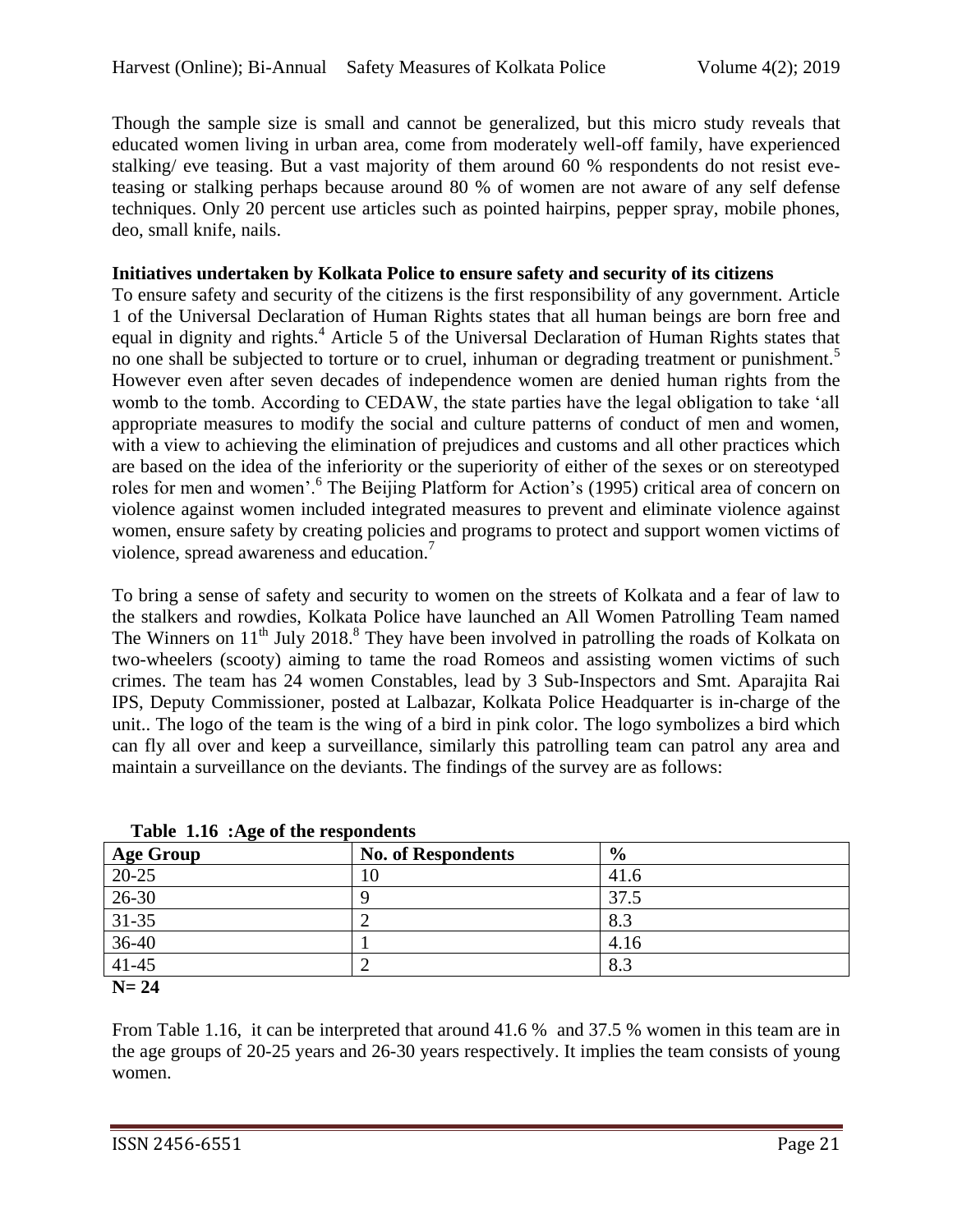| Religion     | No. of respondents | $\frac{6}{6}$ |
|--------------|--------------------|---------------|
| Hinduism     | 16                 | 66.6          |
| Islam        |                    | 29.1          |
| Christianity |                    | 4.16          |

# **Table 1.17 : Religion of the respondents**

**N= 24**

From Table 1.17, it can be interpreted that majority of the team members follows Hinduism. The minority communities such as Islam and Christianity are less represented in this team.

| Tuble 1.10; Eugenboldt Qualification of the responsence |                           |               |  |
|---------------------------------------------------------|---------------------------|---------------|--|
| <b>Education Passed</b>                                 | <b>No. of Respondents</b> | $\frac{6}{9}$ |  |
| Class 10 passed                                         |                           | 4.16          |  |
| Class 12 passed                                         |                           | 16.6          |  |
| Graduates                                               | 14                        | 58.3          |  |
| Graduation continuing                                   |                           | 4.16          |  |
| Post Graduate                                           |                           | 16.6          |  |

# **Table 1.18 : Educational Qualification of the respondents**

**N= 24**

From Table 1.18, it can be interpreted that in this team 58.3 % respondents are graduates and 16.6 % respondents have completed their post graduation. The team consists of educated, conscious citizens as police personnel.

# **Table 1.19 : Place where the respondents belong**

| <b>Place</b>              | <b>No. of Respondents</b> | $\frac{6}{6}$ |  |
|---------------------------|---------------------------|---------------|--|
| Hooghly                   |                           | 4.16          |  |
| Coochbehar                | $\overline{2}$            | 8.3           |  |
| Nadia                     | 4                         | 16.6          |  |
| Kolkata                   |                           | 4.16          |  |
| North 24 Parganas         | 5                         | 20.8          |  |
| East Burdwan              | $\overline{2}$            | 8.3           |  |
| South 24 Parganas         | 3                         | 12.5          |  |
| Malda                     |                           | 4.16          |  |
| Dakhin Dinajpur           |                           | 4.16          |  |
| Paschim Medinipur         |                           | 4.16          |  |
| Medinipur                 |                           | 4.16          |  |
| <b>Birbhum</b>            |                           | 4.16          |  |
| Howrah                    |                           | 4.16          |  |
| $\mathbf{N}$ $\mathbf{A}$ |                           |               |  |

**N=24**

From Table 1.19, it can be interpreted that 20.8 % of women in this team belong to North 24 Parganas. The table does indicate that women from remote districts have stepped out of their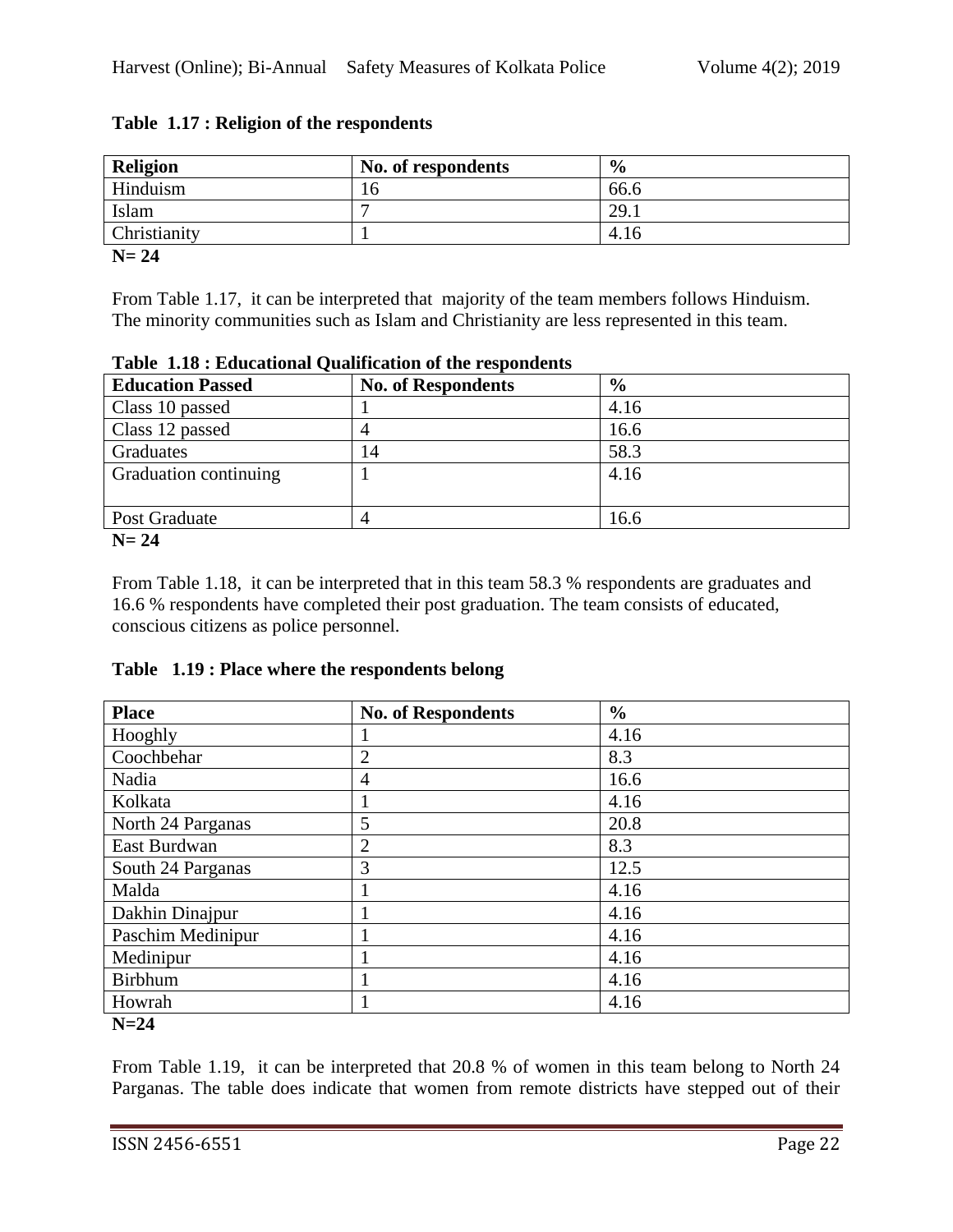house for job in police which is still now considered a male bastion. They have empowered themselves and are providing safety and security to women-in-distress in the streets of Kolkata, thereby empowering such women.

|  |  |  | Table 1.20: Family support received in choosing this job |  |
|--|--|--|----------------------------------------------------------|--|
|  |  |  |                                                          |  |

| <b>Family Support received</b> | No. of respondents | $\frac{0}{0}$ |
|--------------------------------|--------------------|---------------|
| Yes                            | ZU                 | ∩∩<br>ບຸມມ    |
| N <sub>o</sub>                 |                    | 16.6          |
| $\mathbf{H}$                   |                    |               |

### **N= 24**

From Table 1.20, it can be interpreted that 83.3 % respondents replied their family supported them in joining this profession of policing.

**Table 1.21 : Reasons for joining police service**

| <b>Reasons for joining police</b>           | No. of respondents | $\frac{6}{9}$ |
|---------------------------------------------|--------------------|---------------|
| force                                       |                    |               |
| Government job provides                     | 16                 | 66.6          |
| security                                    |                    |               |
| Government jobs provide                     | 1                  | 4.16          |
| $\text{security} + \text{Getting no other}$ |                    |               |
| jobs                                        |                    |               |
| First Option Cracked the                    | $\overline{2}$     | 8.3           |
| examination                                 |                    |               |
| Getting no other job                        | $\overline{2}$     | 8.3           |
| opportunities                               |                    |               |
| Economic necessities+ getting               | $\overline{4}$     | 16.6          |
| no other job                                |                    |               |

### **N=24**

From the above table it can be concluded that 66.6 % respondents joined police force because government jobs provide economic and social security.

# **Training**

The Winners Team received six months of basic training and three months of advanced training at Police Training School, Kolkata. The training modules includes: driving two-wheelers Scooty, rifle training, unarmed combat techniques, human rights, first-aid, traffic laws etc. They are equipped with folding stick, knee–guard, helmet, gloves, anklet, with a body camera in front, gloves, and Tetra communication set (wireless communication set).

# **Work of the Team Winners**

The police personnel after doing risk assessment of the area, are engaged in risk surveillance and manage the danger zones by following a zero-tolerance approach, thereby trying to protect the citizens. At present the Winners Team are working in three shifts. In the morning shift, the focus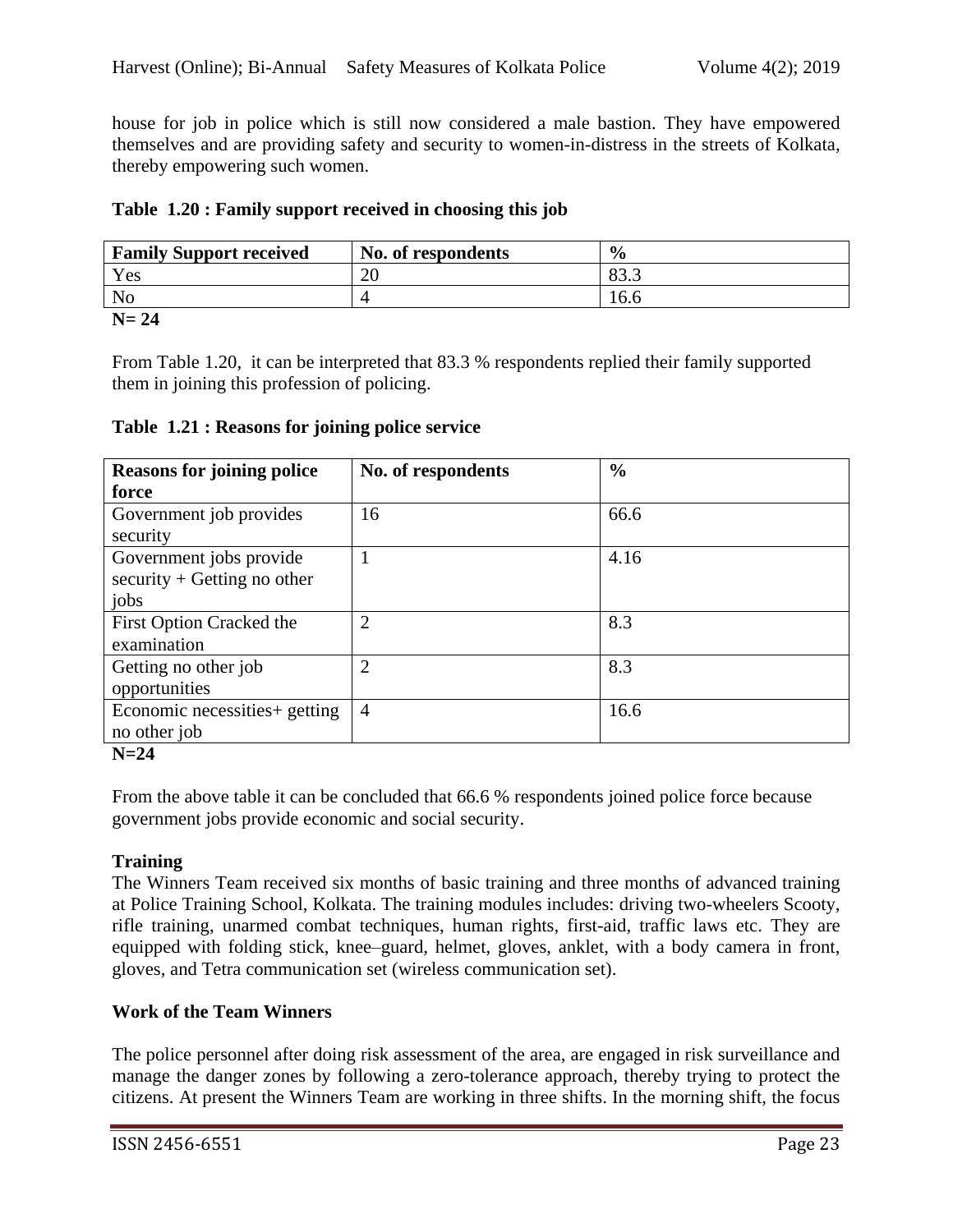is on various parks of the city, popular among morning walkers of the metro. In the afternoon, the team makes it a point to patrol areas close to educational institutions, shopping malls, entertainment places such as cinema hall, metro stations and parks. The hub of night life in Kolkata such as Park Street, Camac Street, other places such as Lake area, Southern Avenue, Prince Anwar Shah Road etc are covered within the jurisdiction of their patrolling areas. The team works in collaboration with the local police stations and control room of the division they are patrolling. They patrol in a group of eight to ten women constables lead by women officers of Sub-Inspector rank. A few of them are in civilian dress to get hold of the molesters and road Romeos. Within a year the Winners Team have arrested more than 200 eve-teasers who are then handed over to the local police station for further action.

### **A few milestones achieved by the Team Winners**

- During Durga Puja, young people gather around Maddox Square, a park in South Kolkata. The Winners Team caught hold of a man who was busy taking photographs of the private parts of women in guise of photographing the idol of the goddess Durga.
- In Park Street area, at night two girls wearing shots were teased and then stalked by a man. The team when approached quickly responded by getting hold of the deviant
- Near St. Tomas School in Port Division of Kolkata Police, a man was caught trying to touch the private parts of a woman. He was handed over to Watgunje police station.
- In Park Street area women accompanying their partners are often drunk and drive in high speed on two-wheelers without helmet. The Winners team apprehended such cases also.

At times citizens play an important role in the production and dissemination of crime related knowledge to police. They verbally complain such as in Babughat area of Central Kolkata a man was seen taking drugs. On the basis of verbal complain, the Winners Team responded by arresting the person.<sup>9</sup> Their 'visibility' has increased an opportunity for women to come forward and vent out their grievances regarding stalkers and eve-teasers.

### **Suggestions**

It is necessary to increase the overall strength of women in police, especially in the Winners Team. It is necessary that the minority communities are adequately represented in the police force and the Winners Team. A proportional representation from different districts of Bengal should be maintained and included in this team. The members of the Winners Team should be provided with medicated shoes, to avoid putting pressure on the foot of their leg. It is also necessary to create awareness and spread the message of the work performed by the Team Winners within the civil society. A documentary on the work performed by the Team Winners can be shown before the beginning of a movie in cinema halls. In a few selected traffic crossings of Kolkata their work can be highlighted in billboards. Such measures will help to create awareness of the unit among the civil society. A Geographical Positioning System showing detailed topography of the area where these women are deployed should be attached with their mobile set or with the communication set they carry for their duty. It is also necessary that academic institutions conduct surveys on the impact of the relationship between fear of crime